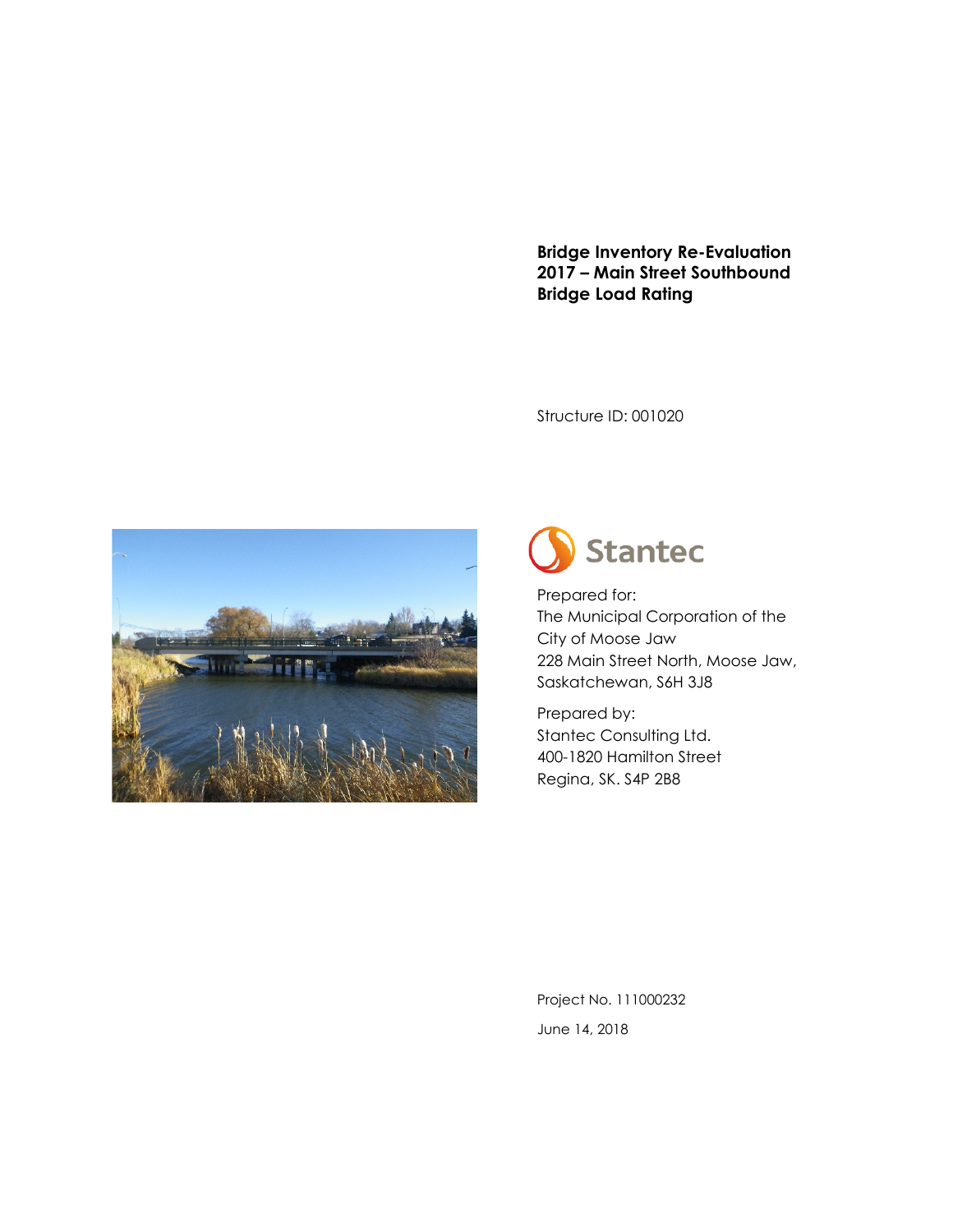## **Sign-off Sheet**

This document entitled Bridge Inventory Re-Evaluation 2017 – Main Street Southbound Bridge Load Rating was prepared by Stantec Consulting Ltd. ("Stantec") for the account of Saskatchewan Ministry of Highways & Infrastructure (the "Client"). Any reliance on this document by any third party is strictly prohibited. The material in it reflects Stantec's professional judgment in light of the scope, schedule and other limitations stated in the document and in the contract between Stantec and the Client. The opinions in the document are based on conditions and information existing at the time the document was published and do not take into account any subsequent changes. In preparing the document, Stantec did not verify information supplied to it by others. Any use which a third party makes of this document is the responsibility of such third party. Such third party agrees that Stantec shall not be responsible for costs or damages of any kind, if any, suffered by it or any other third party as a result of decisions made or actions taken based on this document.

Prepared by

(signature)

Matthew Bialowas Associate / Structural Technologist – Assistant Project Manager

Reviewed by

Approved by

(signature)

Kevin Paul, P.Eng. Sr. Associate, Sector Leader, Transportation – Project Manager

(signature)

Kelvin DeGrow, P.Eng., PMP Sr. Bridge Engineer, Transportation – 2nd Level Supervisor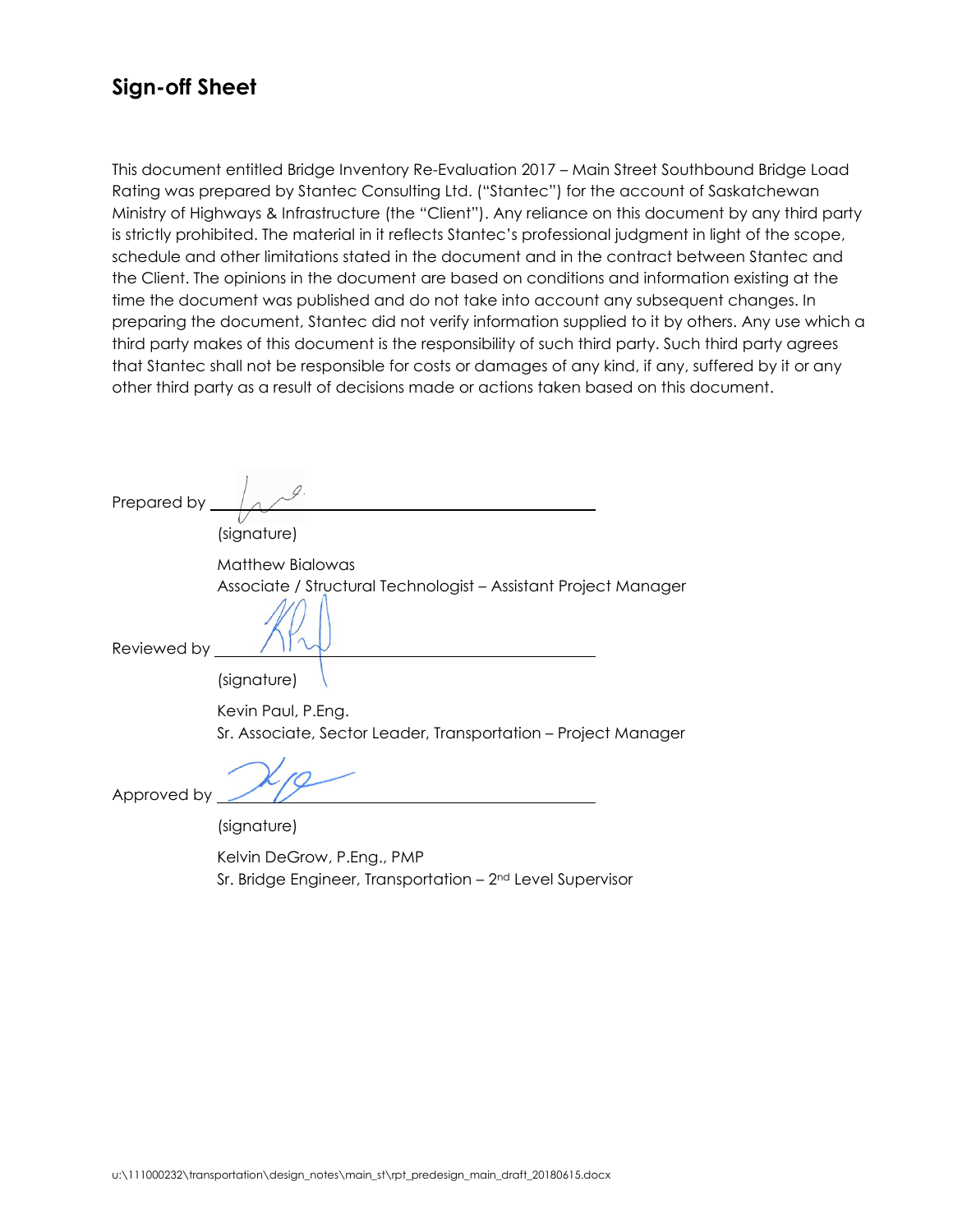## **Table of Contents**

| 1.0 |  |
|-----|--|
| 2.0 |  |
| 3.0 |  |
| 3.1 |  |
| 3.2 |  |
| 3.3 |  |
| 3.4 |  |
| 3.5 |  |
| 3.6 |  |
| 3.7 |  |
| 3.8 |  |
| 3.9 |  |

### **LIST OF TABLES**

### LIST OF FIGURES

**APPENDIX A** - Load Rating Calculations

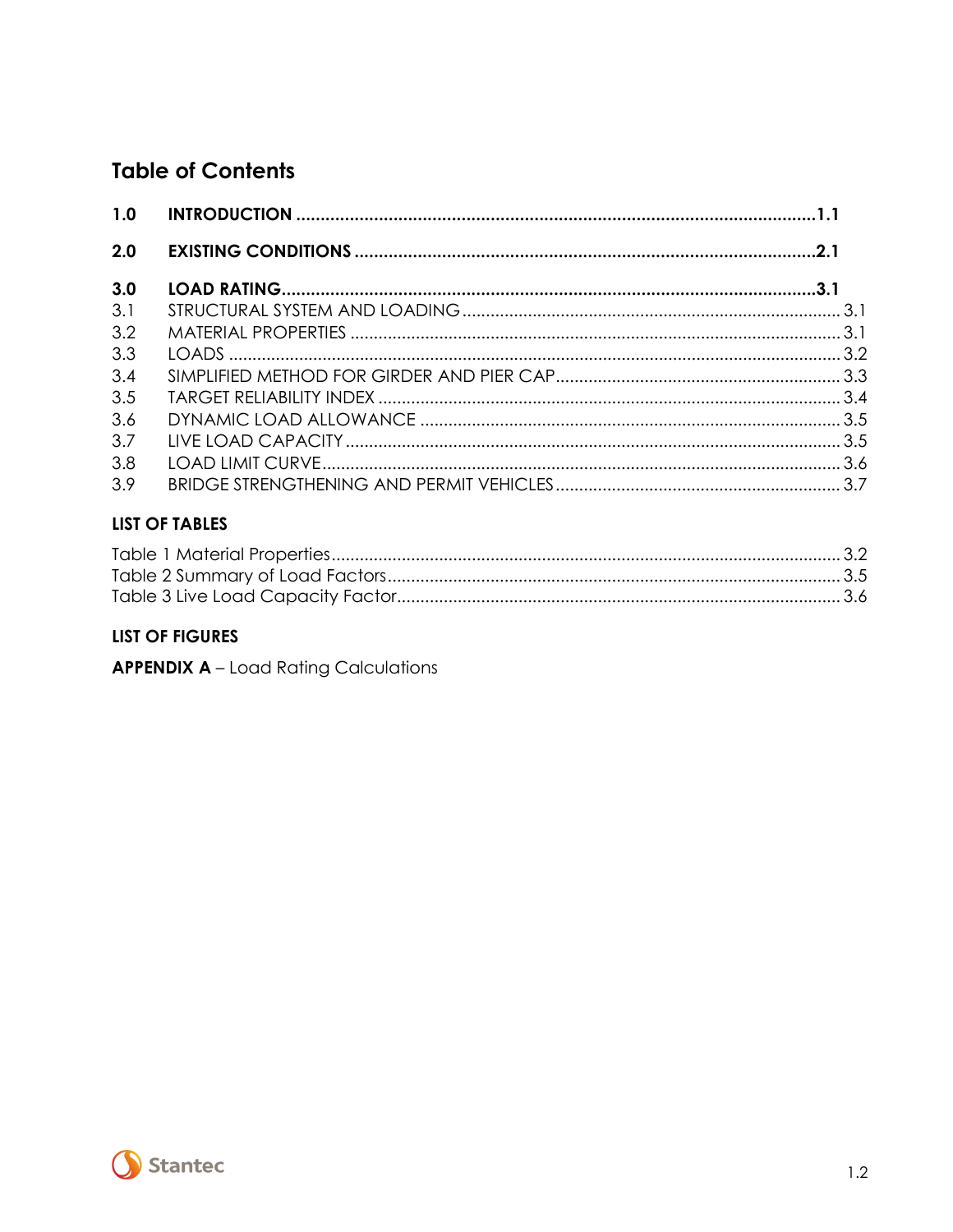# <span id="page-3-0"></span>**1.0 INTRODUCTION**

# <span id="page-3-1"></span>**2.0 EXISTING CONDITIONS**

# <span id="page-3-2"></span>**3.0 LOAD RATING**

## <span id="page-3-3"></span>**3.1 STRUCTURAL SYSTEM AND LOADING**

The Main Street Southbound Bridge over the Moose Jaw River was built in 1967. The bridge has a total span of 27.2 metre (m) and consists of three (3) spans (about 9 m each span). All the spans have nine (9) simply supported prestressed reinforced precast box girders. The box girders are seated side by side on plain neoprene pad continuous along the abutment caps and pier caps. Asphalt riding surface is placed directlyon top of the girders. The bridge provides two-lane traffic with a curb to curb width of 8.5 m. The concrete curbs were built on the both external box girders and the metal bridge railings were installed on the curbs on both sides.

The substructure consists of cast-in-place concrete piers and abutments. The piers consist of a continuous cap supported by six (6) pentagon shape (406 mm diameter) precast prestressed concrete piles.

The load rating (live load capacity analysis) has en performed on the girders, and pier caps following the procedures outlined in CAN/CSA-S6-14, Section 14. In lieu of the Normal Traffic vehicles identified in Section 14, the Saskatchewan Ministry of Highways and Infrastructure (SMHI) non-permit (NP) trucks were used. The SMHI NP vehicles include 5, 6, 7 and 8 axle trucks with axle loads and spacing outlined in Figure BE-1, as shown in SMHI Bridge Design Manual with subsequent updates.

The pier columns/ piles were not evaluated since no geotechnical information for the construction of this bridge is not available. The ground conditions and pile driving information is not available. Without this information, the elements cannot be evaluated.

Neither the top slab nor walls and bottom slab of the box girder were not carried out the load rating evaluation since they are locally effects and little problematic than the girder or the caps.

PS trucks were determined, and Load rating chart was created.

It was assumed that the box girders were made per SMHI standard precast prestressed concrete stringer 30 FT. shown on SMHI standard Plan 1804A, dated 28-2-63.The pier caps are similar as Manitoba Expressway Bridge. No as-built drawings were available at the time of the load rating calculations and the drawings for the Manitoba Street Expressway Bridges were used as the basis for the evaluation.

## <span id="page-3-4"></span>**3.2 MATERIAL PROPERTIES**

Material properties of the box girders were taken from the notes on SMHI Standard Precast Prestressed Concrete Stringer Plan 1804A. Pre-cast girder concrete strength was assumed to be

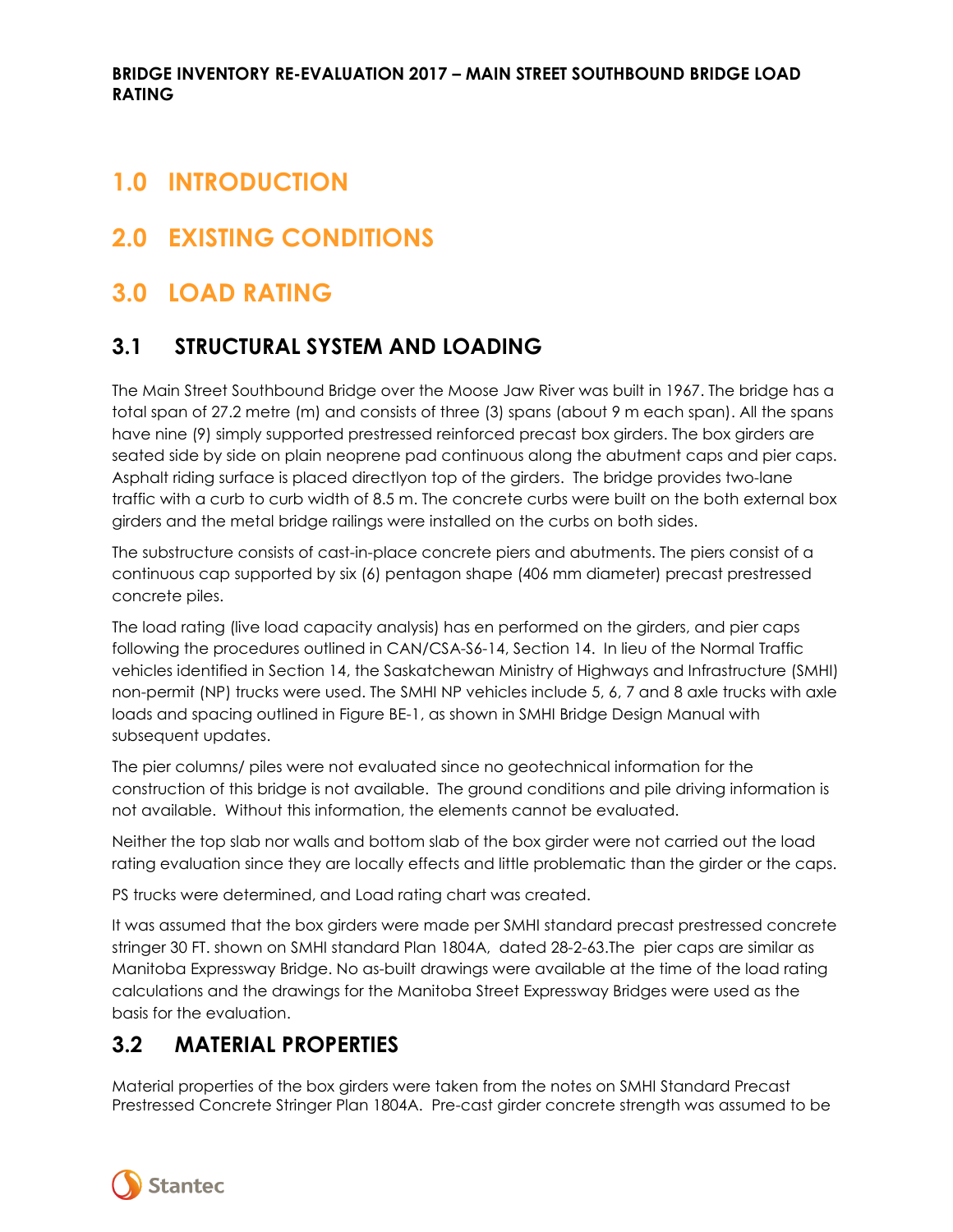34.5 MPa (5,000 psi) at 28 days. All strands were assumed to be low relaxation strands with a yield strength of 1861 MPa (270 k) with the the initial tension or jacking force is 84.1 kN (18.9 kips). 15 strands with diameter of 11.1 mm (7/16 inch) are placed along the bottom of the girder and 2 strands with diameter of 7.9 mm (5/16 inch) are placed at the top corners of the girder.

The minimum yield strength of the reinforcing steel was assumed to be 345 MPa for both girders and the pier caps. A minimum yield strength was not found on the original drawings. The reinforcing bars were assumed to be intermediate grade. From Table BE-2 of SMHI's BE100 - Bridge Evaluation Guidelines, the intermediate grade reinforcing bar minimum yield strength is taken to be 345 MPa for the structures between 1956-1978. The strength of the concrete in the pier cap was assumed to be15.0 MPa in accordance with Clause 14.7.4.3 of CHBDC since plans and specifications are not available and cores have not been obtained.

<span id="page-4-1"></span>

| <b>Table 1 Material Properties</b> |                                    |                              |  |  |  |
|------------------------------------|------------------------------------|------------------------------|--|--|--|
| Material                           | <b>Modulus of Elasticity [MPa]</b> | <b>Design Strength [MPa]</b> |  |  |  |
| <b>Prestressing Strands</b>        | 200,000                            | 1861                         |  |  |  |
| <b>Reinforcing Bars</b>            | 200,000                            | 345                          |  |  |  |
| Precast Girders at service         | 27,790                             | 34.5                         |  |  |  |
| Precast Girders at transfer        | 25,680                             | 27.6                         |  |  |  |
| Deck and Pier Cap                  | 20,360                             | 15.0                         |  |  |  |

The material properties are summarized in table 1.

## <span id="page-4-0"></span>**3.3 LOADS**

### **3.3.1 Dead Load**

Dead loads identified for the structure included the component self-weight, asphalt, curbs and barriers. All dead loads are assumed to act on one-span simply supported girder.

Three types of dead loads were identified as outlined by CAN/CSA-S6-14 Clause 14.8.2.1:

- Type D1 includes all factory produced components and cast-in-place concrete excluding decks;
- Type D2 for cast-in-place concrete decks and non-structural components; and
- Type D3 for asphalt, which was not measured in the field.

Using the simplified method, the girders support the curb, barrier and asphalt equally. The unitweights of each element were taken from table 3.3 in CHBDC and are as follows:

- Structural steel (railing) =  $77.0 \text{kN/m}^3$ ;
- Concrete girders = 24.5 kN/m3 for prestressed concrete ;

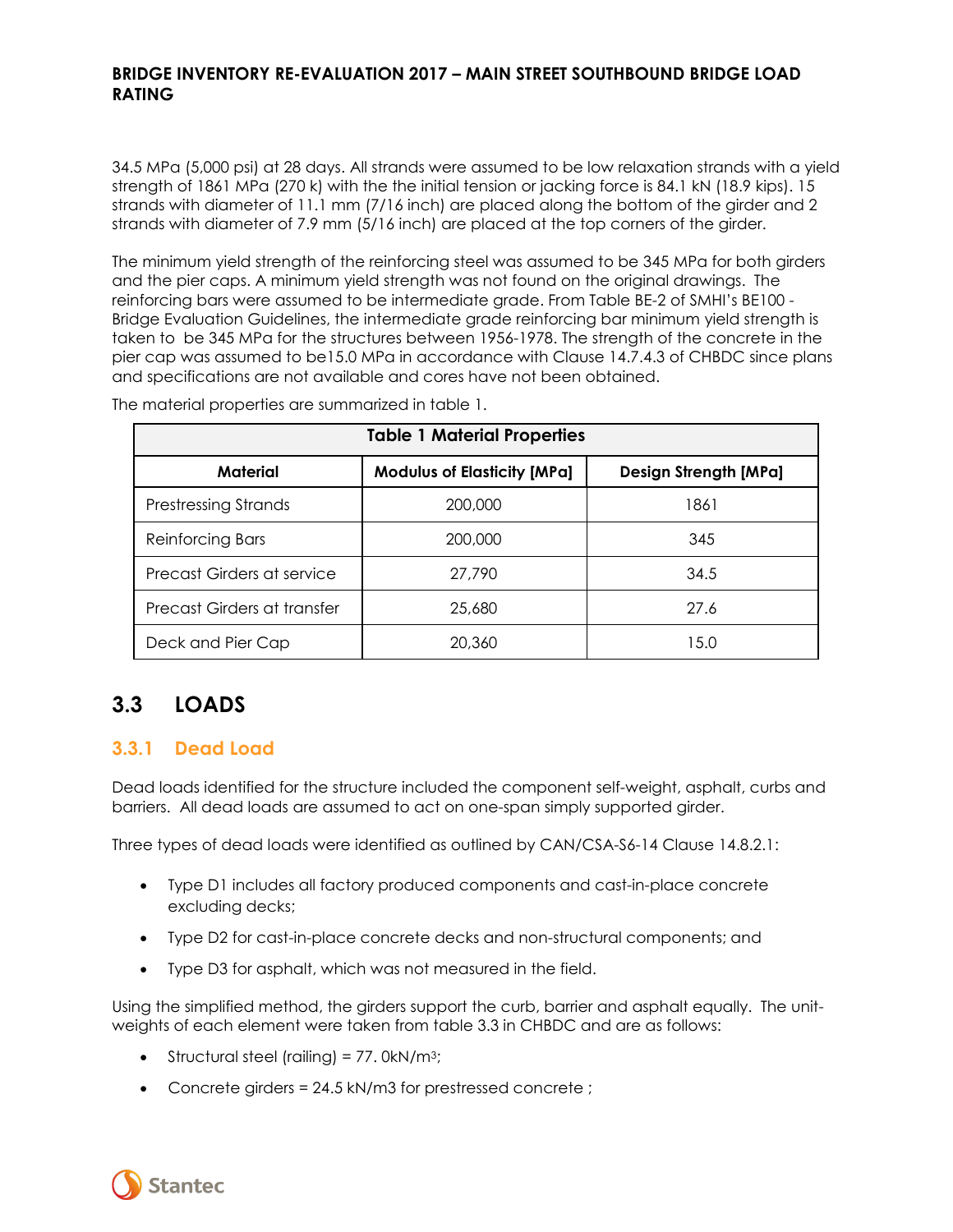- Concrete deck, barrier, and pier caps = 24.0 kN/m<sup>3</sup> for reinforced concrete; and
- Asphalt =  $23.5 \text{ kN/m}^3$ .

The elements' dimensions were taken from the original drawings for the Manitoba Street Expressway Bridge. The average asphalt thickness was assumed to be 90mm.

Along one girder, the uniformly dead loads are: concrete girder  $= 8.04 \text{ kN/m}$ ; asphalt  $= 2.58$  $kN/m$  ; curb and sidewalk = 2.23 kN/m ; and railing = 0.25 kN/m.

The self-weight of one pier cap is 8.93 kN/m.

#### **3.3.2 Live Load**

The live loads considered are according to the load rating system currently used in Saskatchewan. The four typical non-permit vehicles (NP trucks), as normal truck traffic are in accordance with SMHI Bridge Design Criteria (BE-100), version 2016. These trucks are shown in Figure BE-1. However, NP8, the results of the heaviest truck, were presented.

Lane loading was not considered in the evaluation as the girders are short spans of 9.0 m.

PS trucks in Figure BE-2 of BE100 were evaluated and determined in order to have the live load limits to this bridge.

## <span id="page-5-0"></span>**3.4 SIMPLIFIED METHOD FOR GIRDER AND PIER CAP**

#### **3.4.1 Girder**

The concrete girder is as a simply supported beam with the maximum span of 8.9 m between the supports.

The dead loads are uniformly applied along the girder.

The girders were considered individually resist to dead loads and live loads since there is no concrete deck above the girders. Only three connectors at the girder ends and middle wouldn't be able to transverse vertical shears or longitudinal bending moments. For 1.2 m wide girder, only one wheel can be within the girder width, therefore, the transverse live load distribution was calculated is 0.5.

#### **3.4.2 Pier cap**

The pier cap and its piles were modeled as a rigid frame. The dead loads are uniformly placed along the pier cap. The live load is treated as the wheel loads moving transversely along the pier cap. One-wheel load is equal to the total reaction at the pier divided by the number of the wheels. The total reaction at the pier is due to two-lane or one-lane traffic running along the girder.

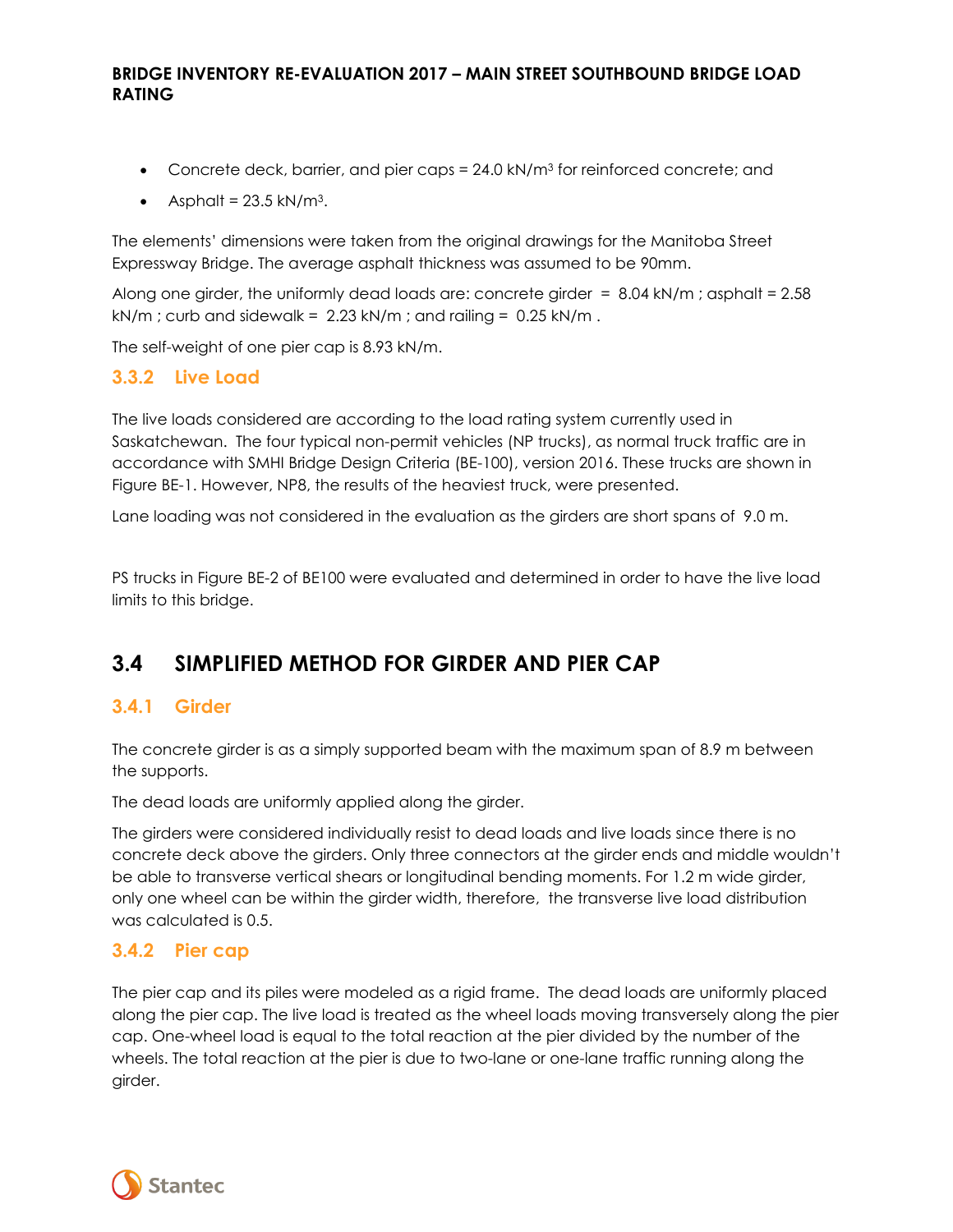## <span id="page-6-0"></span>**3.5 TARGET RELIABILITY INDEX**

The target reliability index, β, of the bridge is determined for each element of the structure (refer to Table 1.1). This index is a result of the system behavior, element behavior, and inspection level, which is used to determine the dead and live load factors used in the analysis.

Each component of the system has a unique combination of system and element behavior, which affects the resulting target reliability index. Inspection level was consistent for all elements so it was set to INSP2, which where inspection is to the satisfaction of the evaluator, with the results of each inspection recorded and available to the evaluator.

System behavior for each component was established as follows:

- Girders Category S2 as failure of one girder line would not lead to total collapse, as multiple girders are present;
- Pier Cap Category S2 as failure of one bay would not lead to total collapse, as multiple columns are present;

Element behavior for each component was determined as follows:

- Bending moment of concrete girder and concrete pier E3, where the element being considered is subject to gradual failure with warning of probable failure. This can include under-reinforced concrete in bending;
- Shear of concrete girder and concrete pier E2, where the element being considered is subject to sudden failure with little or no warning but will retain post-failure capacity. This can include concrete in shear and/or torsion with at least the minimum reinforcement required by Clause 14.14.1.6.2(a);

NP trucks were considered an alternative loading to normal traffic. The live load factors for alternative loadings as specified in Clause 14.9.1.6 and Table 14.9. The load factors for the girder moment where considered "short span" and for the girder shear per "other span" as the girder span is 9.0 m. The load factors for the pier moment and the pier shear were considered as "other span" as the reactions are associated the girder shear, or in other words, the reactions are dependent on the shear in the girder.

Using the above, the target reliability indices along with dead and live load factors were developed for each element and change in cross section identified on the structure and summarized in Table 2.

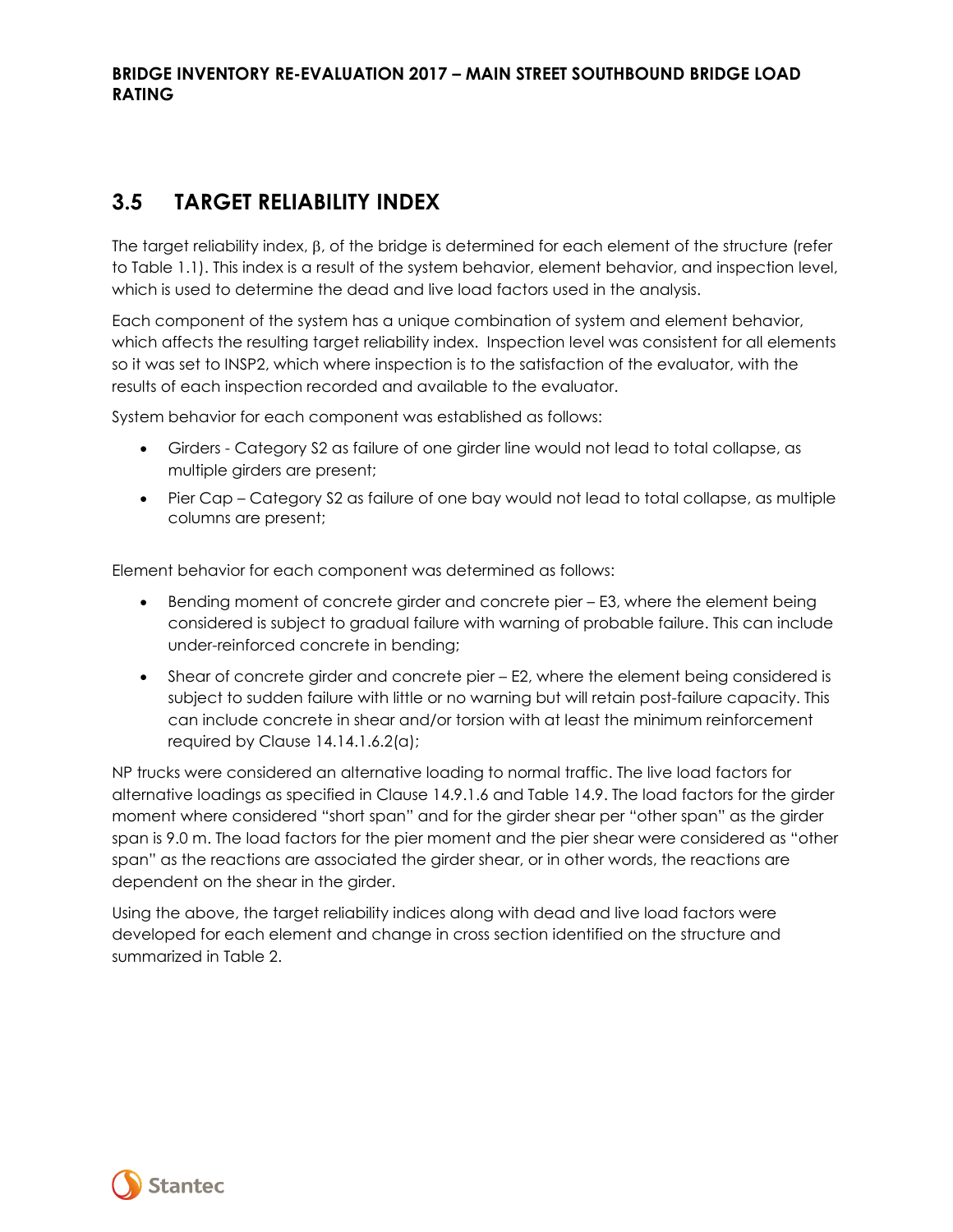<span id="page-7-2"></span>

| <b>Table 2 Summary of Load Factors</b> |                   |                        |                                  |                                 |  |  |
|----------------------------------------|-------------------|------------------------|----------------------------------|---------------------------------|--|--|
| <b>Element</b>                         | Girder<br>Moment  | Girder<br><b>Shear</b> | <b>Pier Cap</b><br><b>Moment</b> | <b>Pier Cap</b><br><b>Shear</b> |  |  |
| <b>System Behavior</b>                 | S <sub>2</sub>    | S <sub>2</sub>         | S2                               | S2                              |  |  |
| Element Behavior                       | E <sub>3</sub>    | E <sub>2</sub>         | E3                               | E2                              |  |  |
| <b>Inspection Level</b>                | INSP <sub>2</sub> | INSP <sub>2</sub>      | INSP <sub>2</sub>                | INSP <sub>2</sub>               |  |  |
| $\beta =$                              | 3.00              | 3.25                   | 3.00                             | 3.25                            |  |  |
| Factors of Dead Load and Live Load     |                   |                        |                                  |                                 |  |  |
| D1 $(\alpha_{D})$                      | 1.07              | 1.08                   | 1.07                             | 1.08                            |  |  |
| D <sub>2</sub> $(\alpha_{D}$           | 1.14              | 1.16                   | 1.14                             | 1.16                            |  |  |
| D3 $(\alpha_{D})$                      | 1.35              | 1.40                   | 1.35                             | 1.40                            |  |  |
| NP analysis $(\alpha_{L})$             | 1.49              | 1.56                   | 1.49                             | 1.56                            |  |  |
| PS analysis $(\alpha_{L})$             | 1.44              | 1.34                   | 1.29                             | 1.34                            |  |  |

## <span id="page-7-0"></span>**3.6 DYNAMIC LOAD ALLOWANCE**

A dynamic load allowance (DLA) is applied to all trucks. In accordance with Clause 3.8.4.5.2 of CHBDC as shown below:

• 0.25 for the concrete girders and piers;

## <span id="page-7-1"></span>**3.7 LIVE LOAD CAPACITY**

Live load capacity factors were established at changes in cross section or at high stress regions for each element listed previously. The live load capacity factor was calculated using the following formula:

$$
F = \frac{U\phi R - \sum \alpha D - \sum \alpha A}{\alpha L(1+I)}
$$

Where U is the element resistance adjustment factor,  $\phi$  is a material reduction factor, R is the element resistance,  $\alpha D$ ,  $\alpha A$ , and  $\alpha L$  are the dead load, additional loads, and live load factors respectively, D, A, and L are the element applied dead load, additional load, and live load respectively, and I is the impact value, which is equal to the Dynamic Load Allowance (DLA).

Results for NP vehicles are summarized in Table 3.

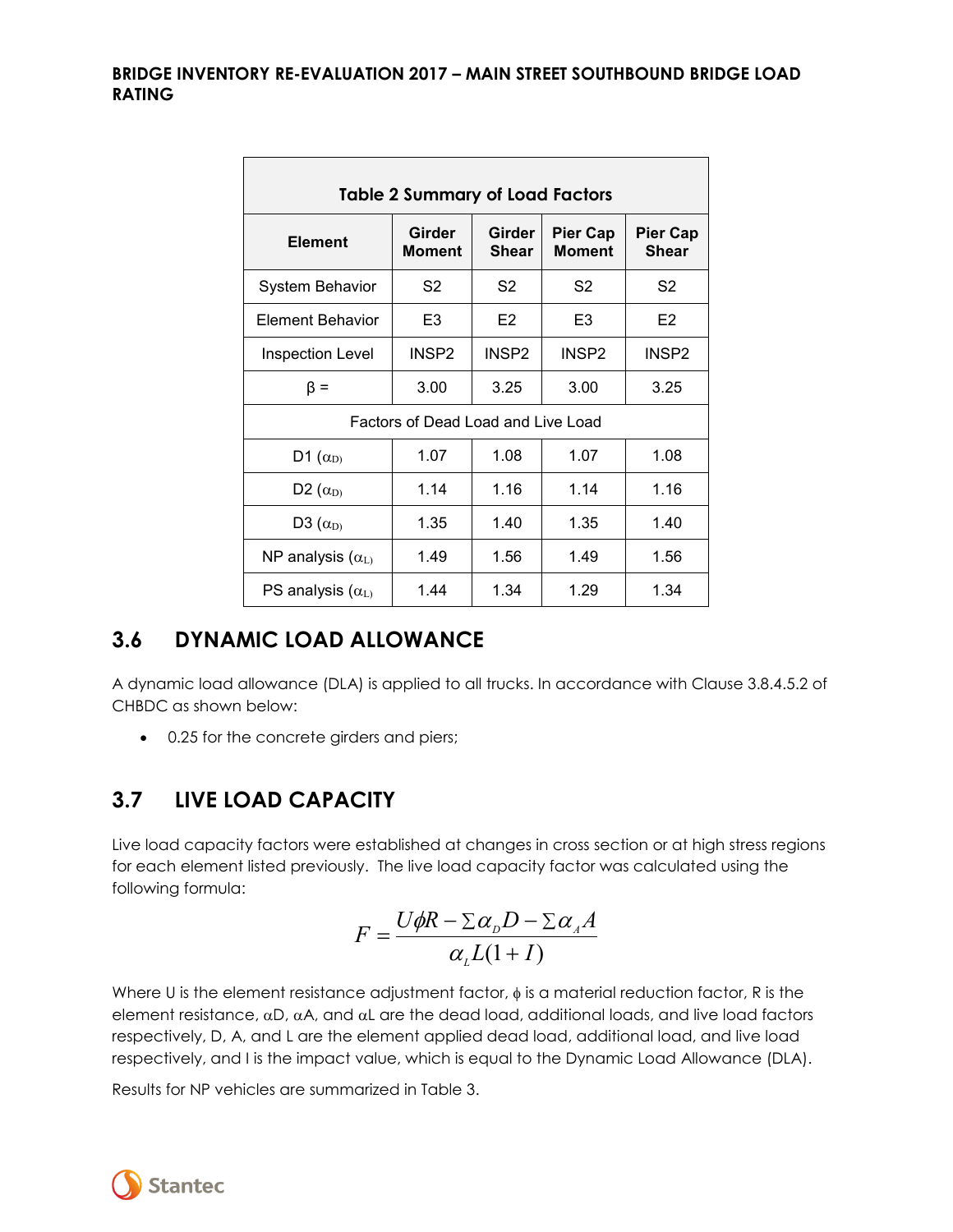<span id="page-8-1"></span>

| <b>Table 3 Live Load Capacity Factor</b> |                   |           |  |  |
|------------------------------------------|-------------------|-----------|--|--|
| Location                                 | <b>Load Cases</b> | 8 Axle NP |  |  |
| Girder                                   | Max. Moment       | 2.01      |  |  |
|                                          | Max, Shear        | 1.76      |  |  |
|                                          | Max. Moment       | 1.81      |  |  |
| Pier Cap                                 | Max, Shear        | 1.31      |  |  |

F-factors represent the load-carrying capacity remaining once dead loads have been accounted for. The resulting F-factors can be interpreted as follows:

- Values equal to or greater than 1.0 implies that once dead loads are accounted for, the element still has the capacity required to resist live loads introduced by the worst case loading condition of the evaluation vehicles;
- Values less than 1 indicate that the structure can safely support the dead loads of the structure, but cannot safely support the additional truck loading assumed in the evaluation; and
- Values less than 0 indicate that the structure cannot safely support its own weight (dead loads).

In review of Table 3, the critical element is the pier cap in shear with an F value of 1.31 for the NP trucks.

## <span id="page-8-0"></span>**3.8 LOAD LIMIT CURVE**

### **3.8.1 Permit Single (PS) Vehicle Analysis**

The permit-single (PS) vehicle configurations considered in the permit vehicle analysis are shown in Figure BE-2 of Ministry's BE100 – Bridge Evaluation Guidelines. Only one load case was considered, that PS trucks occupy both two lanes. Load effects were calculated from the more severe of PS truck alone with a dynamic load allowance of 0.25 or 85% of the PS truck without a dynamic load allowance but with an additional lane load of 8 kN/m over the entire length. The multi-lane factor of 0.9 was considered.

The case that PS truck is mixed with NP trucks was not considered.

The live load factor for PS truck is set 1.34 per Table 14.13 of CHBDC as the target reliability index, β, of the steel girder shear is 3.25 and type of analysis is statically determinate.

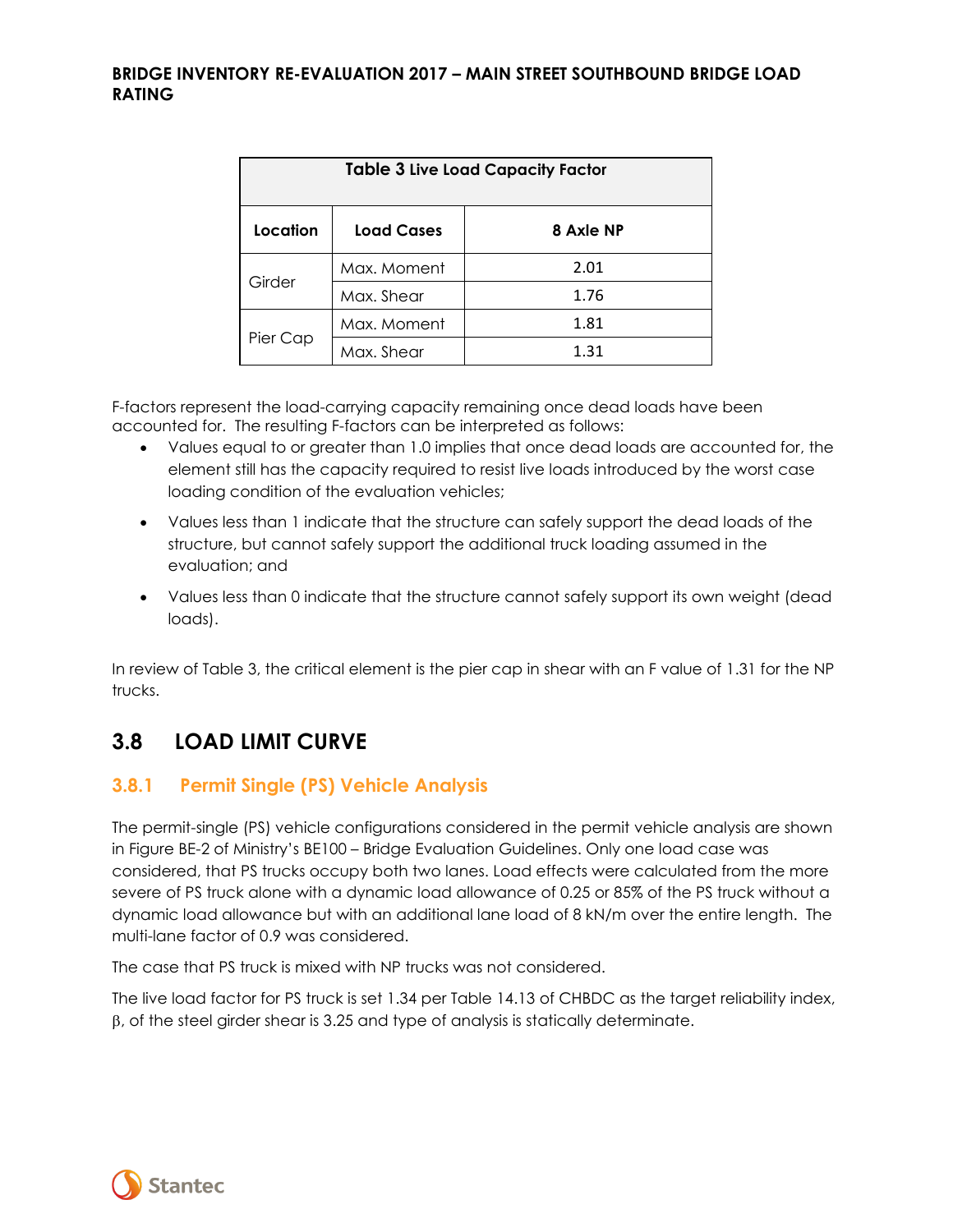### **3.8.2 Load Limit Curve**

The PS trucks were moved over the bridge in both directions and their total allowable weight was adjusted until an F-factor of unity was achieved. Figure 3.3 shows the maximum GVW allowed for every PS axle configuration, incorporating deck resistance limitations for single, tandem and tridem axle groups.

## <span id="page-9-0"></span>**3.9 BRIDGE STRENGTHENING AND PERMIT VEHICLES**

Considering the F-Factors of shear are greater than 1, strengthening is not required to resist the loads of SMHI's non-permit vehicle fleet.